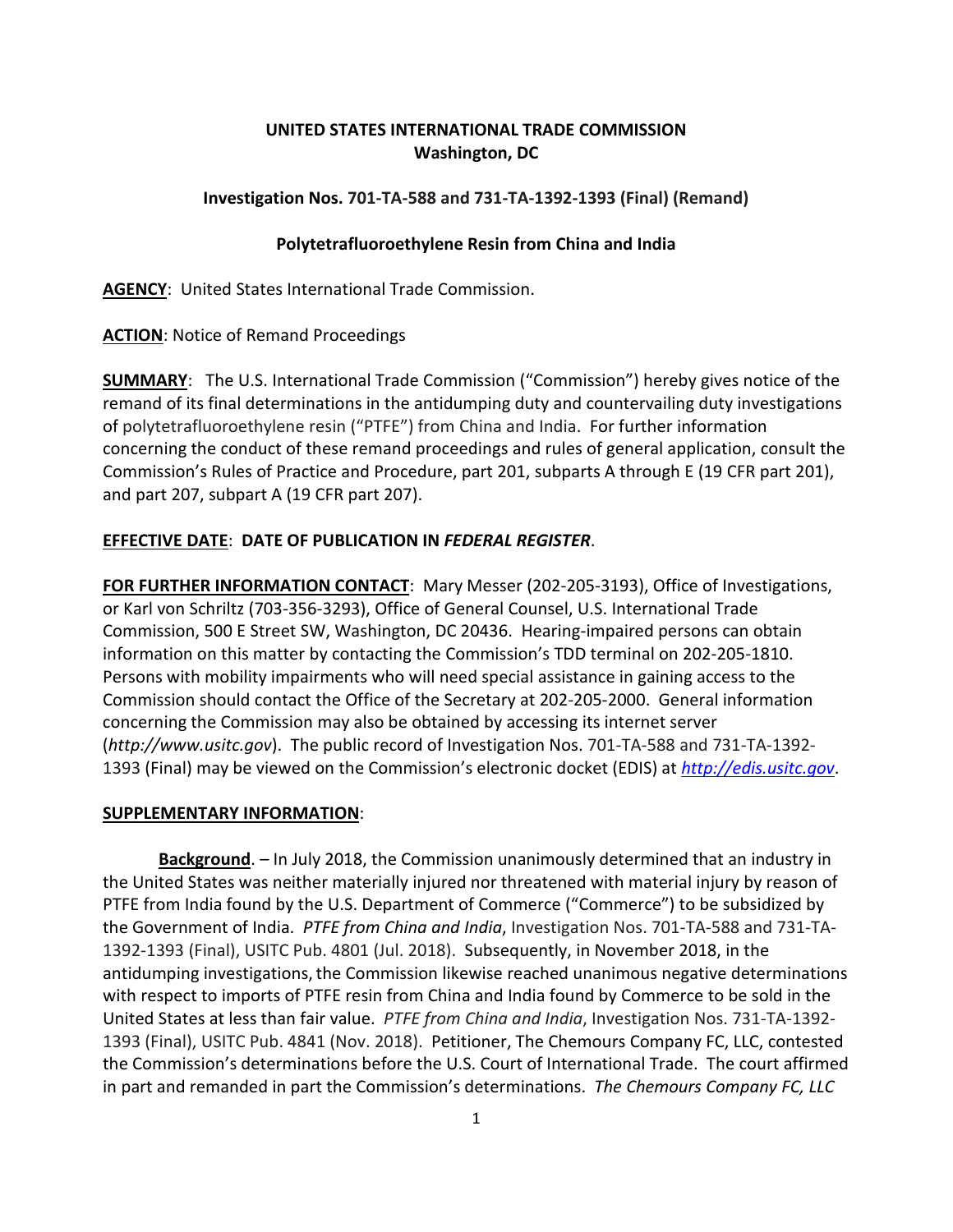*v. United States*, Slip. Op. 20-61 (Ct. Int'l Trade, May 6, 2020). Specifically, the court remanded for the Commission "to explain further its decision not to discount post-petition data, taking into account the increase in subject import prices in the final quarter of 2017." Slip Op. at 33.

**Participation in the proceeding**. – Only those persons who were interested parties that participated in the investigations (*i.e.*, persons listed on the Commission Secretary's service list) and also parties to the appeal may participate in the remand proceedings. Such persons need not make any additional notice of appearances or applications with the Commission to participate in the remand proceedings, unless they are adding new individuals to the list of persons entitled to receive business proprietary information ("BPI") under administrative protective order. BPI referred to during the remand proceedings will be governed, as appropriate, by the administrative protective order issued in the investigations. The Secretary will maintain a service list containing the names and addresses of all persons or their representatives who are parties to the remand proceedings, and the Secretary will maintain a separate list of those authorized to receive BPI under the administrative protective order during the remand proceedings.

**Written Submissions**. – The Commission is not reopening the record and will not accept the submission of new factual information for the record. The Commission will permit the parties to file comments concerning how the Commission could best comply with the Panel's remand instructions.

The comments must be based solely on the information in the Commission's record. The Commission will reject submissions containing additional factual information or arguments pertaining to issues other than the one on which the Panel has remanded this matter. The deadline for filing comments is July 3, 2020. Comments shall be limited to no more than ten (10) double-spaced and single-sided pages of textual material, inclusive of attachments and exhibits.

Parties are advised to consult with the Commission's Rules of Practice and Procedure, part 201, subparts A through E (19 C.F.R. part 201), and part 207, subpart A (19 C.F.R. part 207) for provisions of general applicability concerning written submissions to the Commission. All written submissions must conform to the provisions of section 201.8 of the Commission's rules; any submissions that contain BPI must also conform with the requirements of sections 201.6, 207.3, and 207.7 of the Commission's rules. Please note the Secretary's Office will accept only electronic filings at this time. Filings must be made through the Commission's Electronic Document Information System (EDIS, https://edis.usitc.gov). No in-person paper-based filings or paper copies of any electronic filings will be accepted until further notice. The Commission's *Handbook on E-Filing*, available on the Commission's website at [http://edis.usitc.gov,](http://edis.usitc.gov/) elaborates upon the Commission's rules with respect to electronic filing.

Additional written submissions to the Commission, including requests pursuant to section 201.12 of the Commission's rules, will not be accepted unless good cause is shown for accepting such submissions or unless the submission is pursuant to a specific request by a Commissioner or Commission staff.